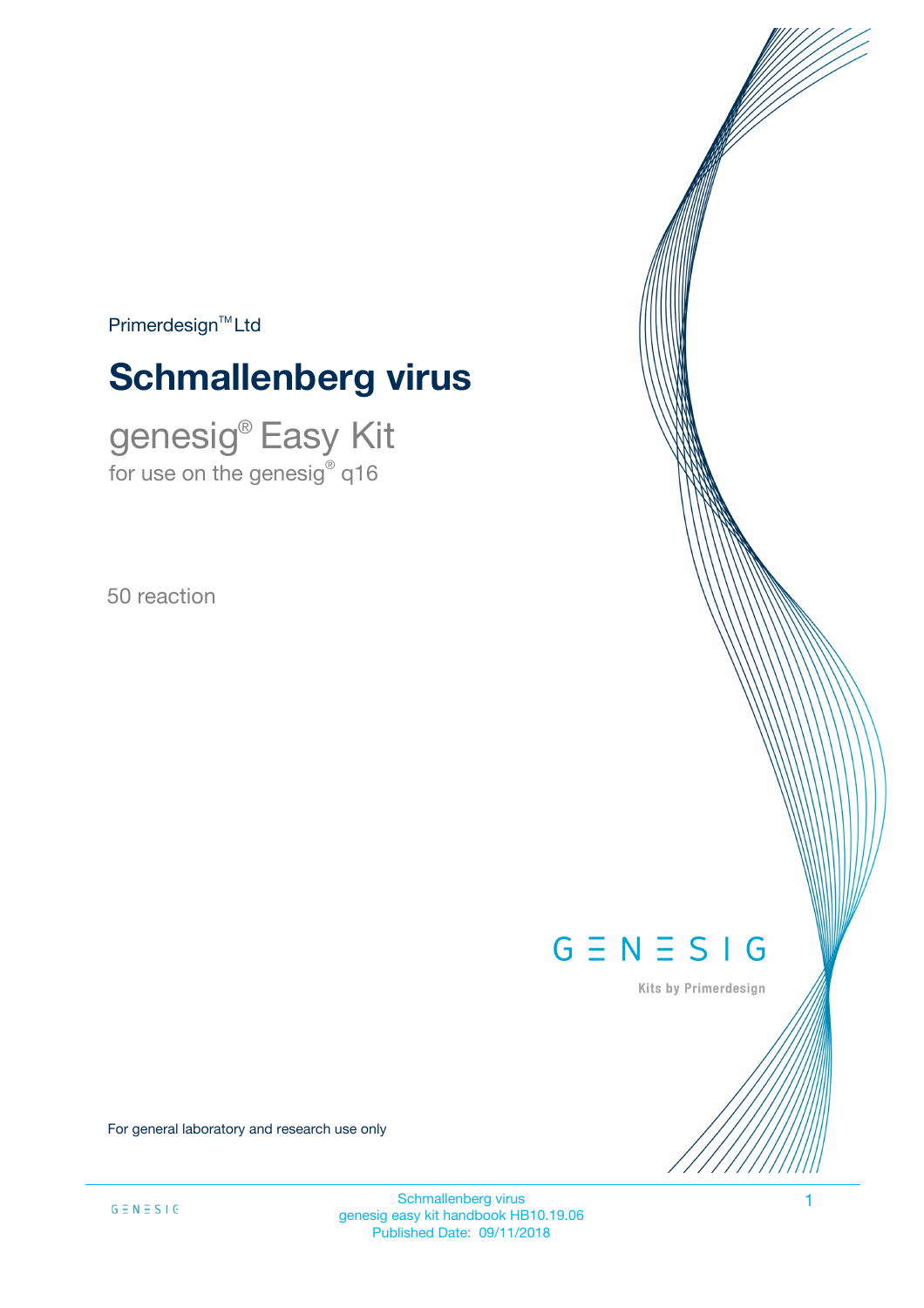## genesig® Easy: at a glance guide

#### **For each RNA test**

| Component                | <b>Volume</b>  | Lab-in-a-box pipette |  |
|--------------------------|----------------|----------------------|--|
| SBV primer/probe mix     | 5 <sub>µ</sub> |                      |  |
| Your RNA sample          | 5 <sub>µ</sub> |                      |  |
| oasig OneStep Master Mix | 10 µl          |                      |  |

#### **For each positive control**

| Component                 | Volume         | Lab-in-a-box pipette |  |
|---------------------------|----------------|----------------------|--|
| SBV primer/probe mix      | 5 <sub>µ</sub> |                      |  |
| Positive control template | 5 <sub>µ</sub> |                      |  |
| oasig OneStep Master Mix  | 10 µl          |                      |  |

#### **For each negative control**

| Component                | Volume         | Lab-in-a-box pipette |    |
|--------------------------|----------------|----------------------|----|
| SBV primer/probe mix     | 5 <sub>µ</sub> |                      |    |
| <b>Water</b>             | 5 <sub>µ</sub> |                      | ÷. |
| oasig OneStep Master Mix | 10 µl          |                      |    |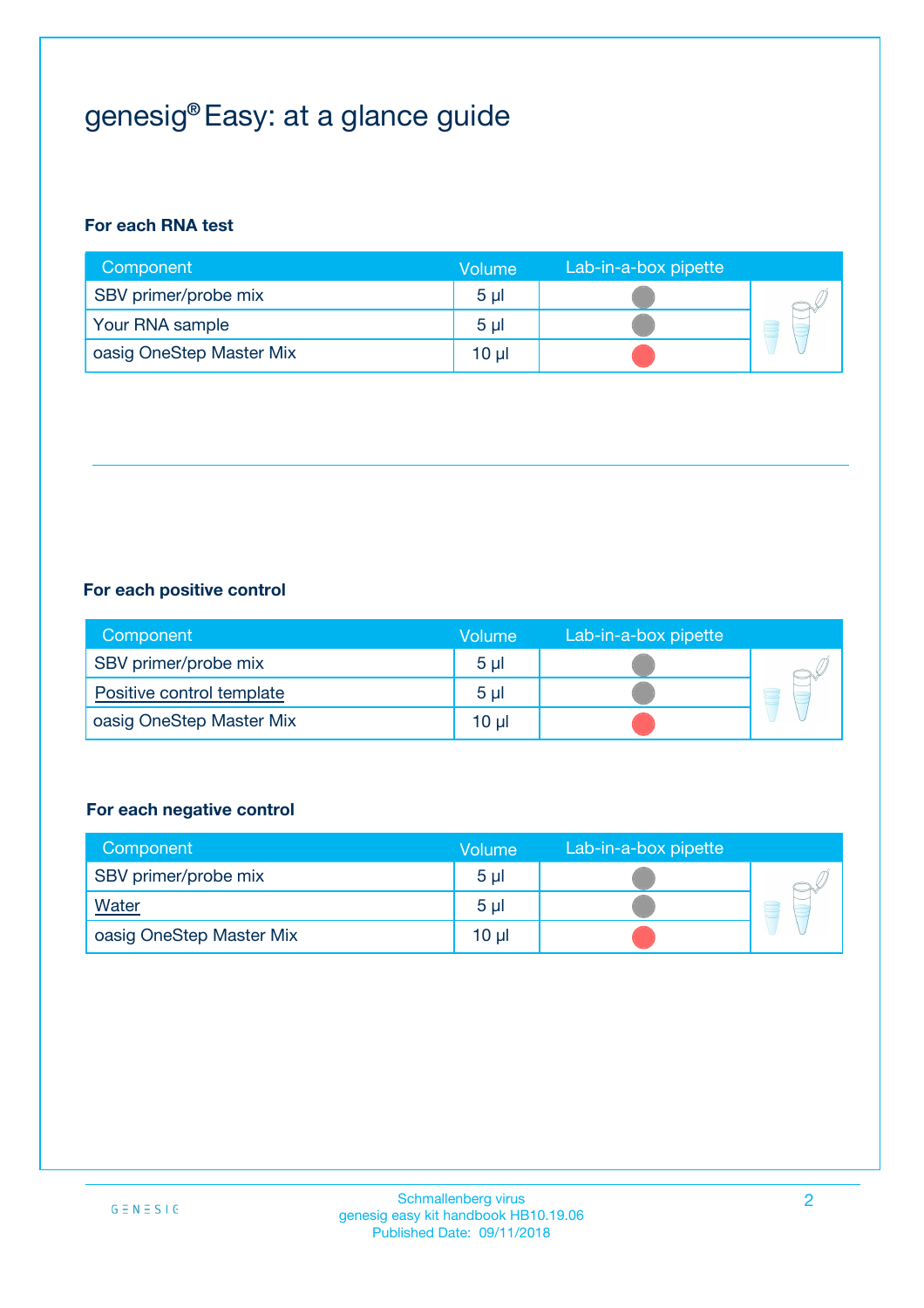### Kit Contents



## Reagents and equipment to be supplied by the user

#### **genesig® q16 instrument**

#### **genesig® Easy Extraction Kit**

This kit is designed to work well with all processes that yield high quality RNA and DNA but the genesig Easy extraction method is recommended for ease of use.

#### **genesig® Lab-In-A-Box**

The genesig Lab-In-A-Box contains all of the pipettes, tips and racks that you will need to use a genesig Easy kit. Alternatively if you already have these components and equipment these can be used instead.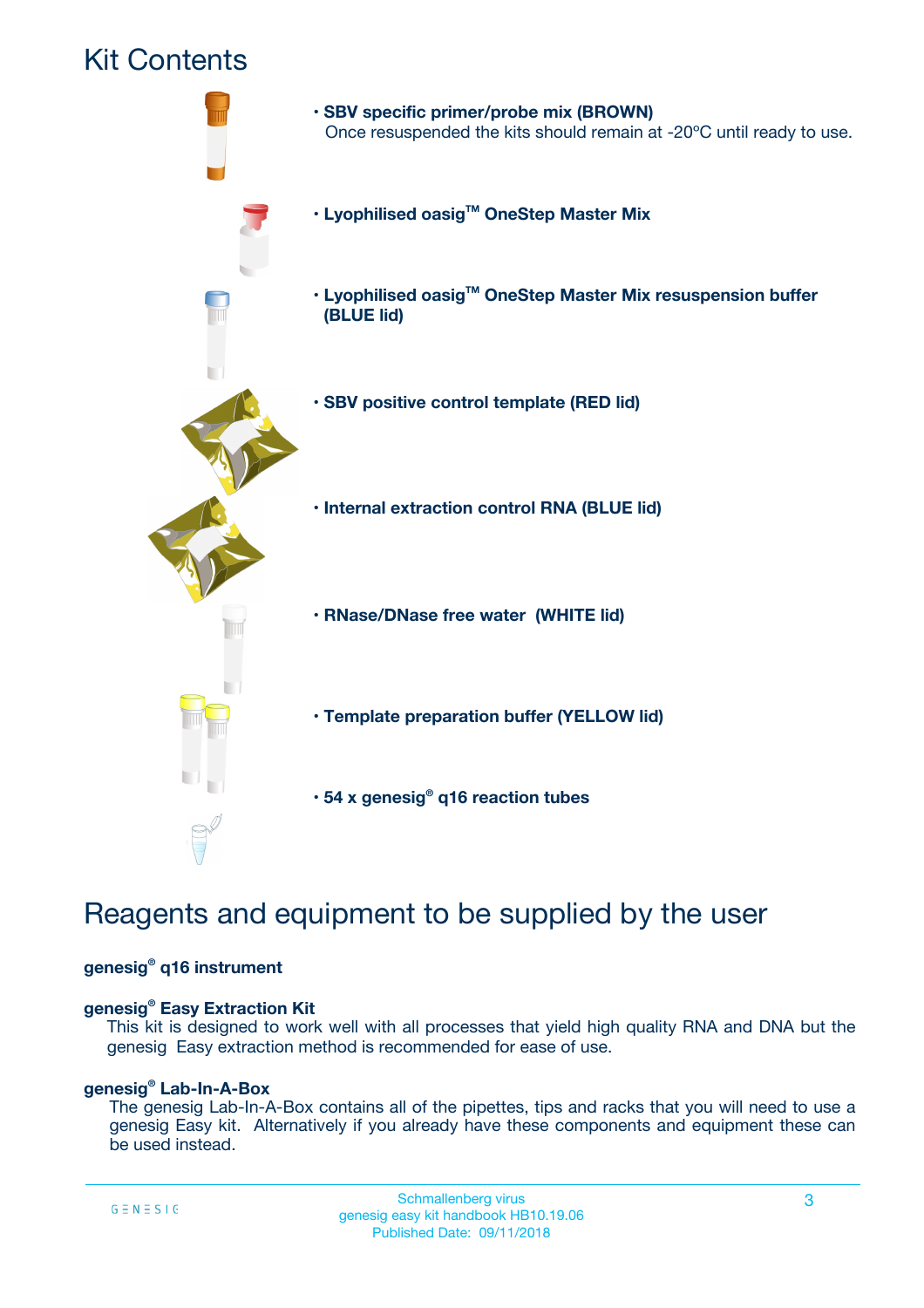## Step-by-step guide

### 1. Resuspend the test components



Use the blue pipette to transfer 500µ**l\*** of the oasig OneStep Master Mix resuspension buffer into the tube of lyophilised oasig OneStep Master Mix and mix well by gently swirling.

**\***Transfering 525µl of the oasig OneStep Master Mix resuspension buffer to your oasig OneStep Master Mix (instead of the 500µl recommended above) will enable you to take full advantage of the 50 reactions by accounting for volume losses during pipetting. In order to do so with the genesig Easy fixed volume pipettes use 1x blue, 2x red and 1x grey pipettes to make the total volume. Please be assured that this will not adversely affect the efficiency of the test.



Then use the blue pipette to transfer 500µl of water into the brown tube labelled SBV primers/probe. Cap and shake tube to mix. A thorough shake is essential to ensure that all components are resuspended. **Failure to mix well can produce poor kit performance.**

These components are now ready to use.

Store them in the freezer from hereon.

#### Top tip

- Ensure that the primer/probe mix is mixed thoroughly before each use by shaking.
- Once resuspended do not expose genesig Easy kit to temperatures above -20°C for longer than 30 minutes at a time.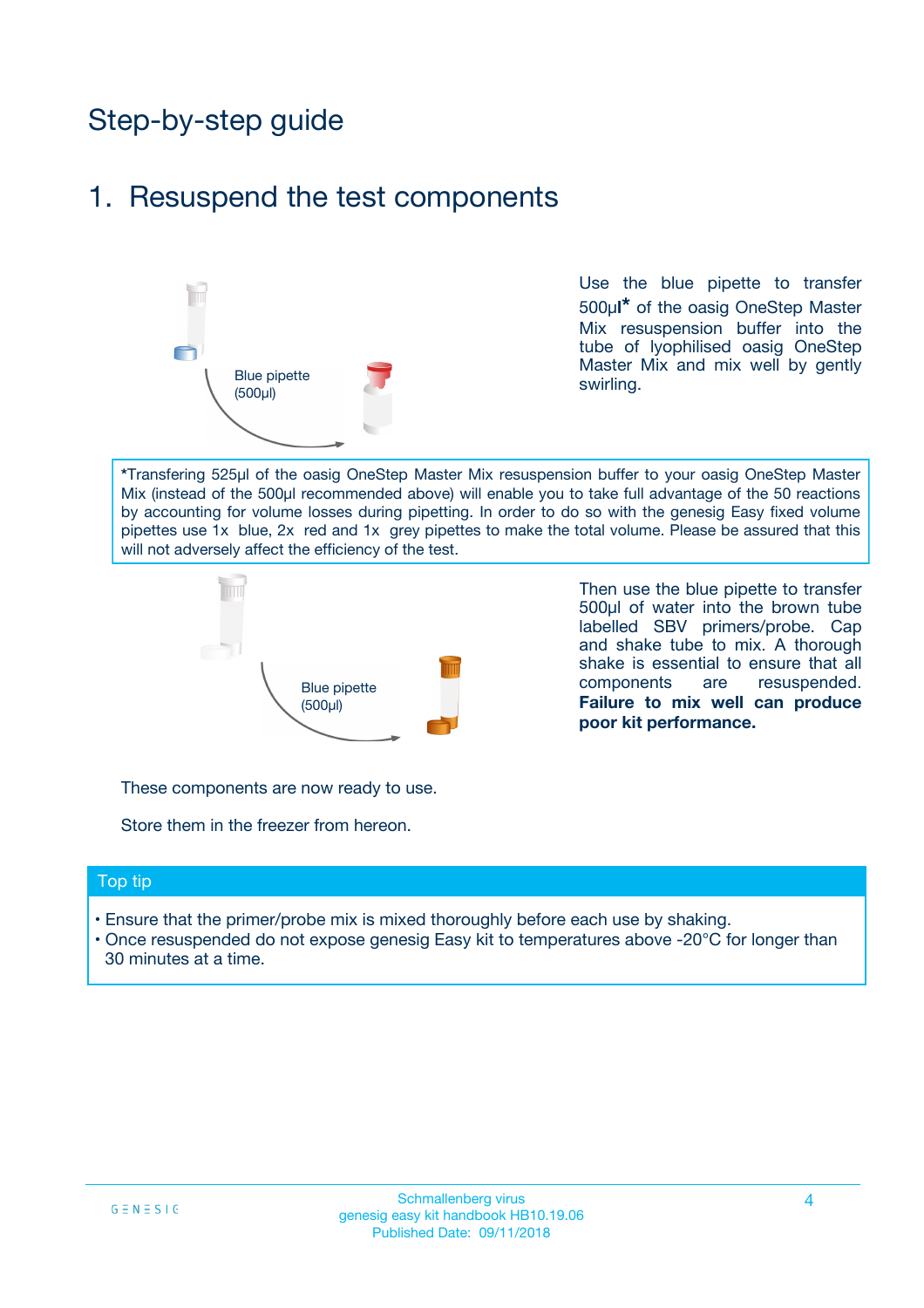## 2. Internal extraction control



Use the blue pipette to transfer 1000µl (2 x 500µl) of template preparation buffer into the Internal Extraction Control RNA tube. Cap and shake tube to mix.

Your kit contains Internal Extraction Control RNA. This is added to your biological sample at the beginning of the RNA extraction process. It is extracted along with the RNA from your target of interest. The q16 will detect the presence of this Internal Extraction Control RNA at the same time as your target. This is the ideal way to show that your RNA extraction process has been successful.

#### **If you are using an alternative extraction kit:**

Use the red pipette to transfer 10µl of Internal Extraction Control RNA to your sample **after** the lysis buffer has been added then follow the rest of the extraction protocol.

#### **If using samples that have already been extracted:**

Use the grey pipette to transfer 5µl of Internal Extraction Control RNA to your extracted sample.

### 3. Add primer/probe mix to all reaction tubes





For every reaction to be run, use the grey pipette to add 5µl of your SBV primers/probe mix to every tube.

#### Top tip

- Always pipette the primer/probe mix directly into the bottom of the tube.
- You can label the tube lids to aid your reaction setup but avoid labelling tube sides.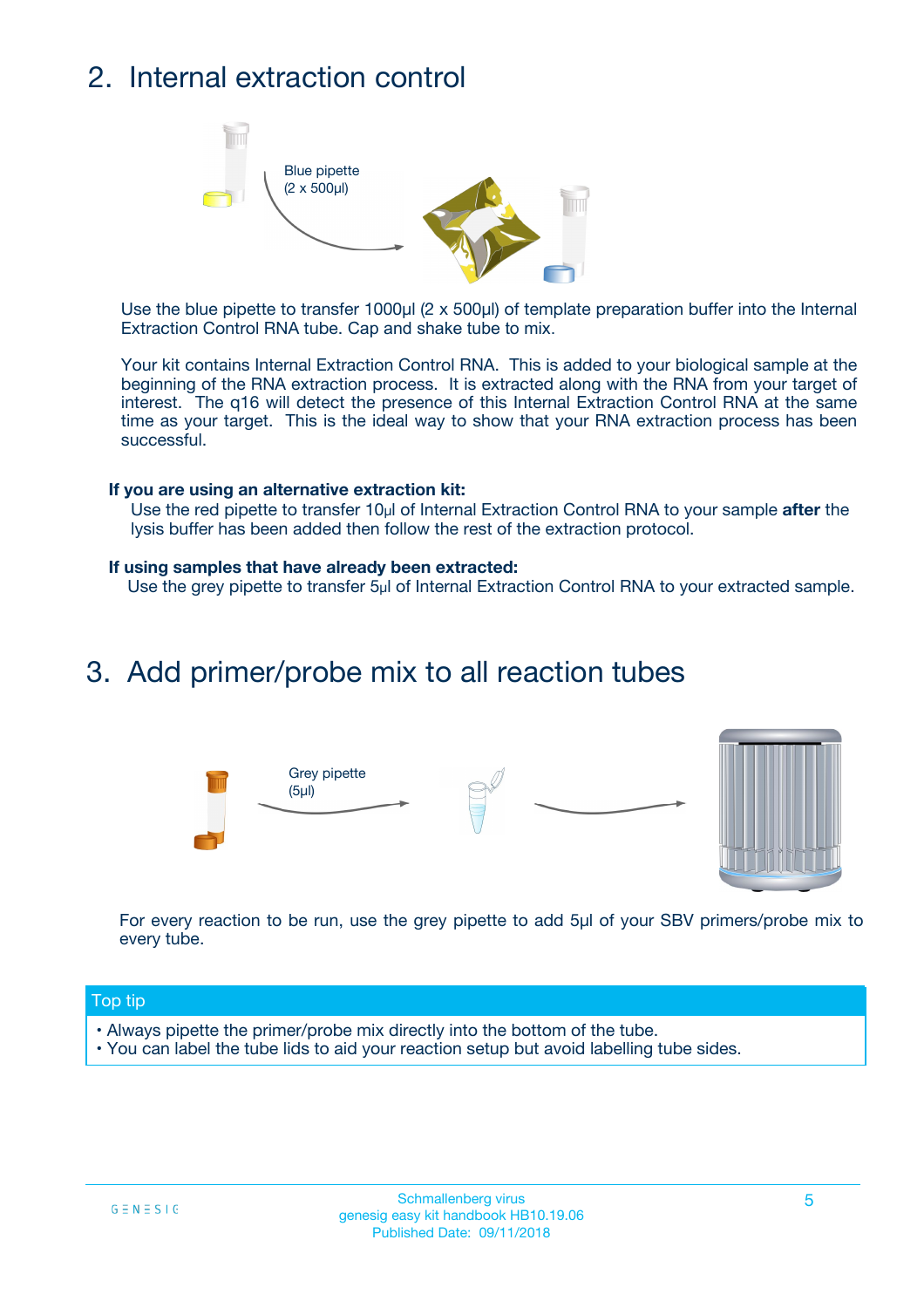## 4. Add Master Mix to all reaction tubes



For every reaction to be run, use the red pipette to add 10µl of the oasig OneStep Master Mix to the tubes containing primer/probe mix.

Move swiftly to begin your q16 run, as any delay after the oasig OneStep Master Mix has been added can effect the sensitivity of your test.

#### Top tip

**•** Always add the oasig OneStep Master Mix to the side of the tube to reduce the introduction of bubbles.

### 5. Negative control



For each test you will require a negative control. Instead of RNA water is used. This sample should typically prove negative thus proving that all of your positive samples really are positive.

To create a negative control reaction simply use the grey pipette to add 5µl of the water to the required reaction tubes. Close these tubes after adding the water.

Because some genesig kit targets are common in the environment you may occasionally see a "late" signal in the negative control. The q16 software will take this into account accordingly.

#### Top tip

**•** Always add the water to the side of the tube to reduce the introduction of bubbles.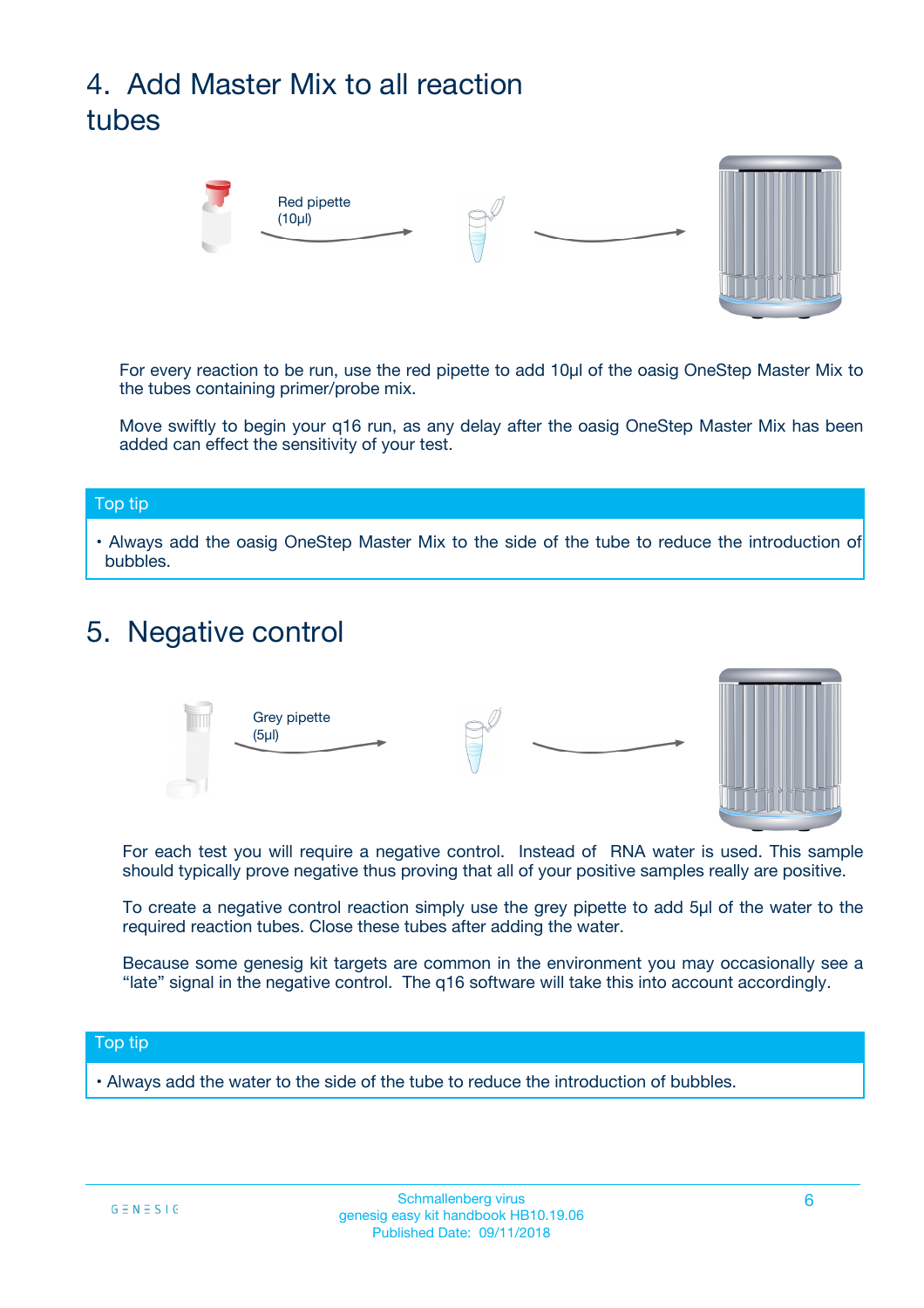## 6. Set up a test





For each sample you wish to analyse, use the grey pipette to add 5µl of your RNA sample to the required reaction tubes. Close these tubes after adding the sample. Always change pipette tips between samples.

#### Top tip

**•** Always add the RNA sample to the side of the tube to reduce the introduction of bubbles.

## 7. Positive control



Use the blue pipette to transfer 500µl of template preparation buffer into the positive control template tube. Cap and shake tube to mix.

Each time you run a test you will require a positive control. This is a small portion of RNA from your target of interest. It serves two purposes:

1. It will always test positive so it shows that everything is working as it should be.

2. The q16 software knows how much RNA is present in the positive control. So it can automatically compare your sample of interest with the positive control to calculate the amount of target RNA in your sample.

To create a positive control reaction simply use 5µl of the positive control instead of your RNA sample.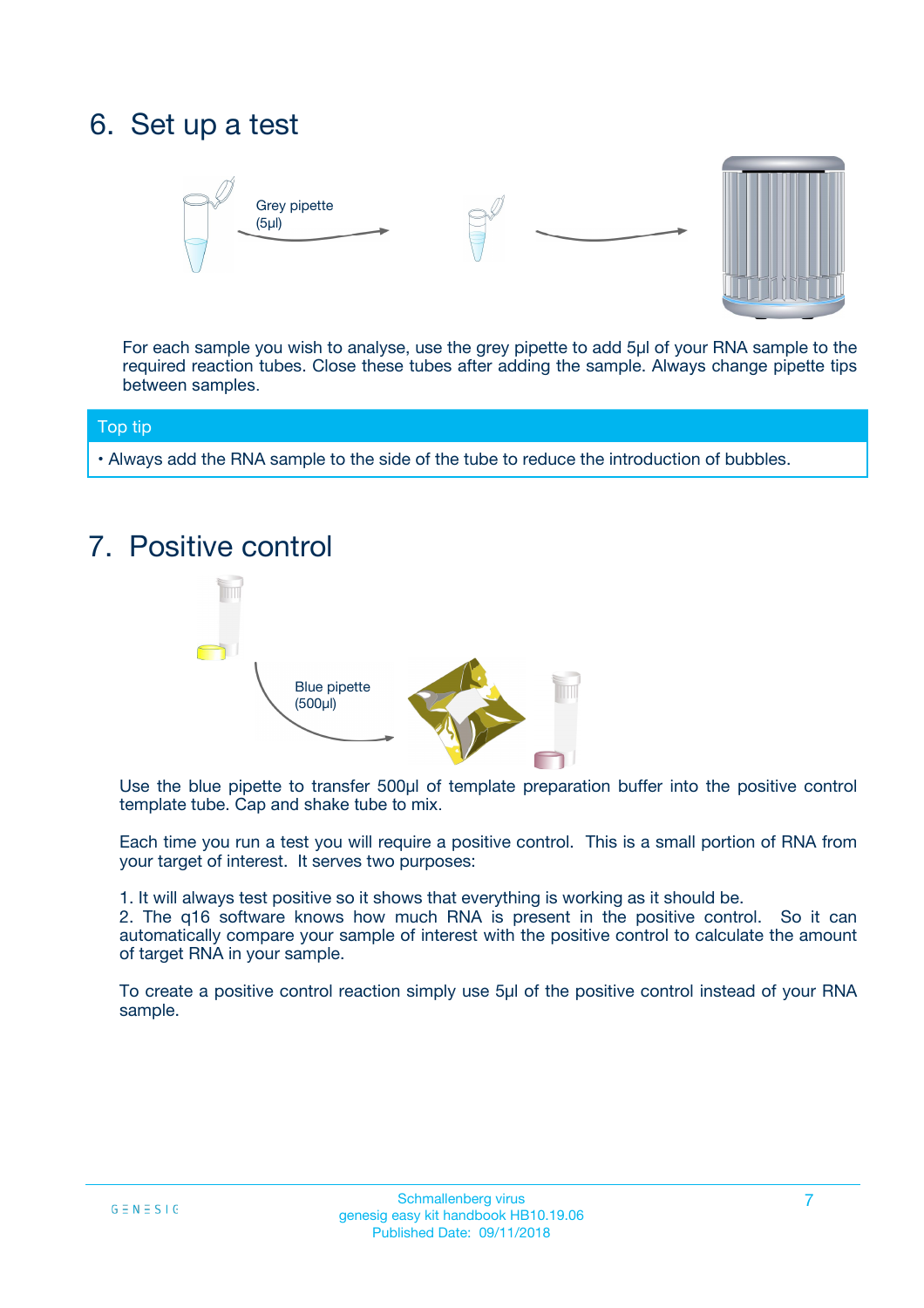



Take great care when setting up your positive control. The positive control template has the potential to give you a false positive signal in your other samples. Set positive controls up last after all other sample tubes are closed. Always change pipette tips between samples. You may even choose to set up positive controls in a separate room.

#### Top tip

**•** Always add the positive control template to the side of the tube to reduce the introduction of bubbles.

## 8. Running the test

Place the tubes into the correct positions in your q16 as defined by the software, this may include positioning of empty tubes to ensure that the q16 lid is balanced. The run can then be started.

|                                                | genesig q16 PCR software - 1.2<br><b>Open Experiments:</b><br>Unsaved (New Experiment 2<br>$\overline{\phantom{a}}$                                                                                  | <b>E</b> Open<br><b>Save</b><br>Save As<br>$\sqrt{2}$ New                                                                | $\Box$<br>$\Sigma\!3$<br>$G \equiv N \equiv S \mid G$<br><b>C</b> Close<br><b>&amp; Configuration</b> |
|------------------------------------------------|------------------------------------------------------------------------------------------------------------------------------------------------------------------------------------------------------|--------------------------------------------------------------------------------------------------------------------------|-------------------------------------------------------------------------------------------------------|
| <b>Stages:</b><br><b>Notes</b>                 | Setup<br><b>Results</b>                                                                                                                                                                              | <b>Samples</b>                                                                                                           | <b>Tests</b>                                                                                          |
| <b>Notes</b>                                   | <b>Name and Details</b><br>New Experiment 2017-10-26 11:06<br>Kit type: genesig® Easy Target Detection kit<br>Instrument Id.:<br>Run Completion Time:<br>$\blacktriangle$<br>$\overline{\mathbf{v}}$ | Color<br>Name<br>Note<br>على<br>Sample 1<br>Sample 2<br>Sample 3<br>$\equiv$<br>Sample 4<br>Sample 5<br>$\bigoplus$<br>÷ | Color<br>Name<br>Note<br>÷<br>Test 1<br>$\equiv$<br>41<br>⊕                                           |
| <b>Well Contents</b>                           |                                                                                                                                                                                                      |                                                                                                                          | Run                                                                                                   |
| Pos.<br>$\blacktriangleleft$<br>$\overline{2}$ | Test<br>Test 1<br>Test 1                                                                                                                                                                             | Sample<br>Negative Control<br>Positive Control                                                                           | <b>Run Status</b><br>$\blacktriangle$                                                                 |
| 3<br>$\overline{4}$                            | Test 1<br>Test 1                                                                                                                                                                                     | Sample 1<br>Sample 2                                                                                                     | Show full log                                                                                         |
| 5<br>6<br>$\overline{7}$                       | Test 1<br>Test <sub>1</sub><br>Test 1                                                                                                                                                                | Sample 3<br>Sample 4<br>Sample 5                                                                                         | <b>Run Control</b>                                                                                    |
| 8<br>∽                                         | <b>JOD FURTY TUDE TO BALAMOE UP.</b>                                                                                                                                                                 |                                                                                                                          | $\triangleright$ Start Run<br>■ Abort Run<br>$\boldsymbol{\mathrm{v}}$                                |

#### Top tip

- Before loading tubes into the q16, check for bubbles! Flick the bottom of the tubes to remove any bubbles that may have formed during the test setup.
- Apply centrifugal force with a sharp wrist action to ensure all solution is at the bottom of the reaction tube.
- When repeating a test you can use a previous file as a template by clicking 'open' then selecting File name > Files of Type > Experiment file as template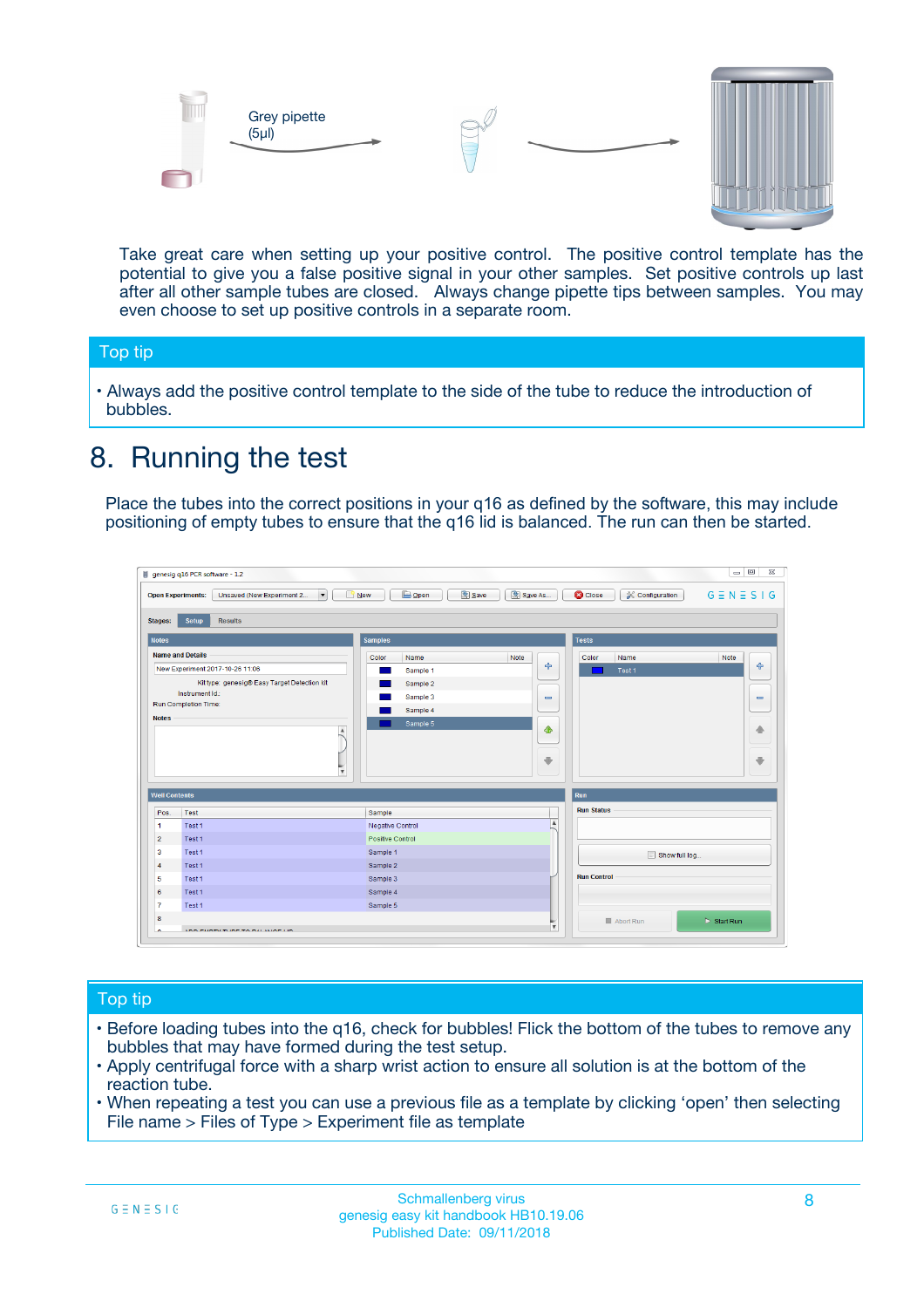### What do my results mean?

Analysis of your data is carried out automatically by the genesig q16. The following information is designed to help you fully understand a result or to troubleshoot:

### "Positive"

#### **Explanation**

Your sample has produced a positive result. Your target of interest is present and you can use the reported quantity.

### "Negative"

#### **Explanation**

Your sample has produced a negative result. The target is not present in your sample.

### "Test contaminated"

#### **Explanation**

The Negative Control should be completely free of any DNA/RNA. If you see this error message it means that at some point during the setup, the Negative Control has been contaminated with DNA/RNA and has given a positive signal. This contamination has invalidated the test. The Positive Control and your test samples are both possible sources of contaminating DNA/RNA. The genesig q16 reaction tubes from previous runs will also contain very high amounts of DNA so it is important that these are carefully disposed of after the run is completed and NEVER OPENED. It may be the case that your kits have become contaminated which will lead to the same problem occurring repeatedly.

#### **Solutions**

1. Clean your working area using a commercial DNA remover solution to ensure the area is DNA free at the start of your run and re-run the test.

2. If the problem persists then the kit has become contaminated and it will have to be discarded and replaced with a new kit. When you open the new kit, run a simple test to show that changing the kit has solved the problem. Prepare a test which includes only the Positive Control, the Negative Control and one 'mock sample'. For the 'mock sample' add water instead of any sample RNA. The result for the Negative Control and the mock sample should be negative indicating that contamination is no longer present.

#### **Preventive action**

An ideal lab set-up has a 'Clean area' where the test reagents are prepared and a 'sample area' where DNA/RNA samples and the Positive Control template are handled. The best workflow involves setting up all the test components (excluding the positive control template) in the clean area and then moving the tests to the sample area for sample and Positive Control addition. If this method is followed then the kit components are always kept away from possible sources of contamination. For extra security the Negative Control can be completely prepared and sealed in the clean area. All work areas should be decontaminated regularly with DNA remover.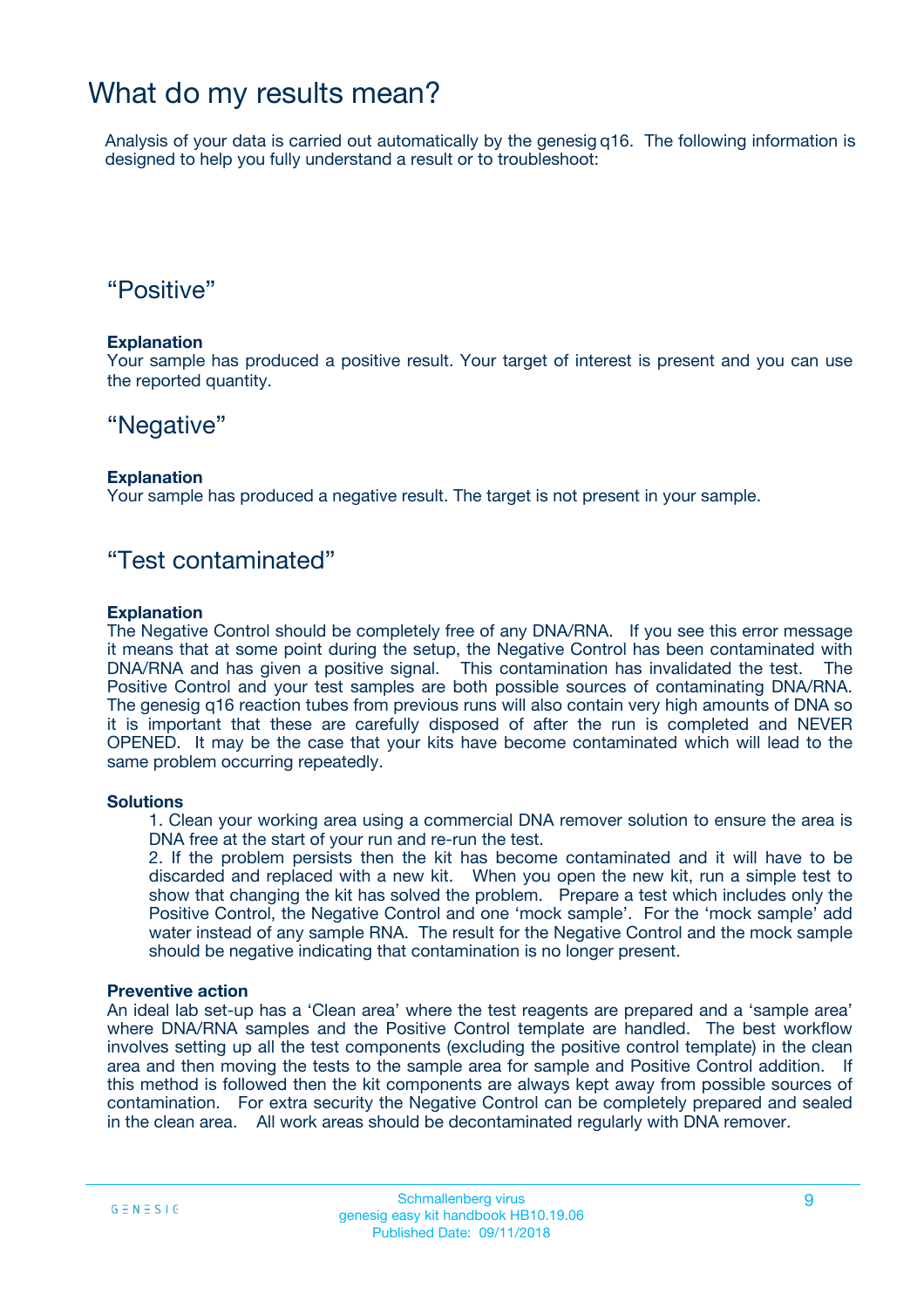### "Sample preparation failed"

#### **Explanation**

The test has failed because the quality of the sample was not high enough. The Internal Extraction Control component identifies whether the sample has been prepared correctly and is of suitable quality. This error message means that this quality control test has failed and the sample quality is not high enough for analysis.

#### **Solutions**

1. Check the sample preparation protocol for any user errors then repeat.

2. Poor quality samples can result from overloading the sample preparation protocol with too much starting material. Try reducing the amount of starting material then repeat.

3. Failing to add the Internal Extraction Control RNA to your sample during the sample preparation protocol can also lead to a reported result of "sample preparation failed". Ensure that this step has not been overlooked or forgotten. If your samples are derived from an archive store or from a process separate from your genesig Easy extraction kit; you must add 5µl of Internal Extraction Control RNA into each 0.5ml of your sample to make it suitable for use on the q16.

### "Positive result, poor quality sample"

#### **Explanation**

The test is positive so if you are only interested in obtaining a 'present or absent' answer for your sample then your result is reliable. However, the test contains an Internal Extraction Control component that identifies if the sample is of high quality. This quality control test has failed and the sample is not therefore of high enough quality to accurately calculate the exact copy number of RNA present. If you require quantitative information for your sample then proceed with the solutions below.

#### **Solutions**

1. For appropriate solutions, read the "Sample preparation failed" section of this handbook.

### "Test failed"

#### **Explanation**

The test has failed because the Positive Control has not worked. The Positive Control is present to show that all aspects of the test are working correctly together. When this control test fails, the test as a whole is invalidated. This finding indicates that a problem has occurred in the reaction set-up part of the experiment and has nothing to do with sample preparation.

#### **Solutions**

- 1. Check the entire workflow and test set-up to look for any user errors, then repeat the test e.g. have the right colour pipettes and solutions been used with the correct tubes?
- 2. Ensure the positive and negative controls are inserted into the correct wells of your q16.

3. A component of the test may have 'gone off' due to handing errors, incorrect storage or exceeding the shelf life. When you open a new kit, run a simple test to show that changing the kit has solved the problem. Prepare a test which includes only the Positive Control, the Negative Control and one 'mock sample'. For the 'mock sample' add internal control template instead of any sample RNA. If the Positive Control works, the mock sample will now be called as a negative result.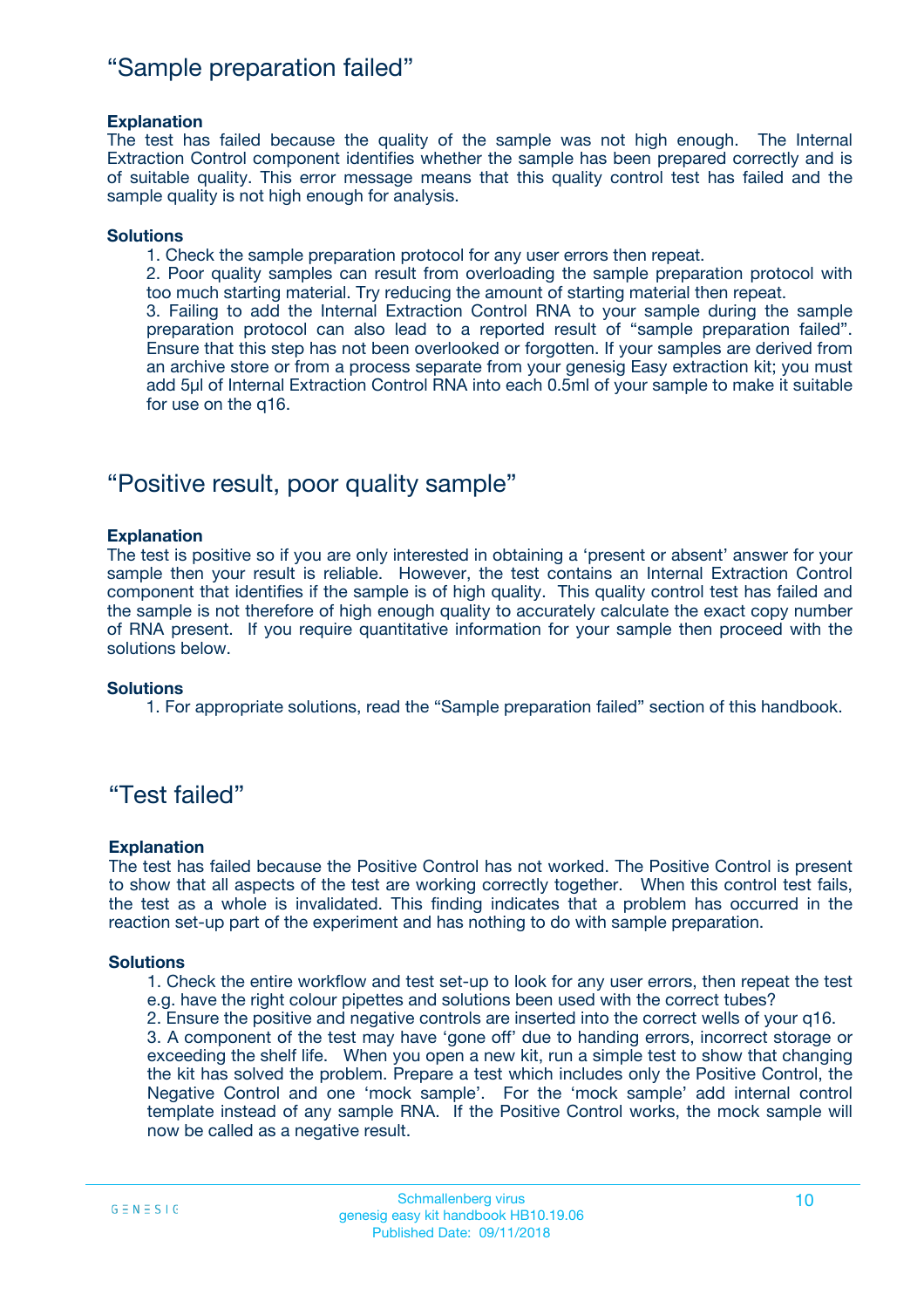### "Test failed and is contaminated"

#### **Explanation**

The Positive Control is indicating test failure, and the Negative Control is indicating test contamination. Please read the "Test Failed" and "Test contamination" sections of this technical support handbook for a further explanation.

#### **Solution**

1. For appropriate solutions, read both the "Test failed" and "Test contaminated" sections of this handbook.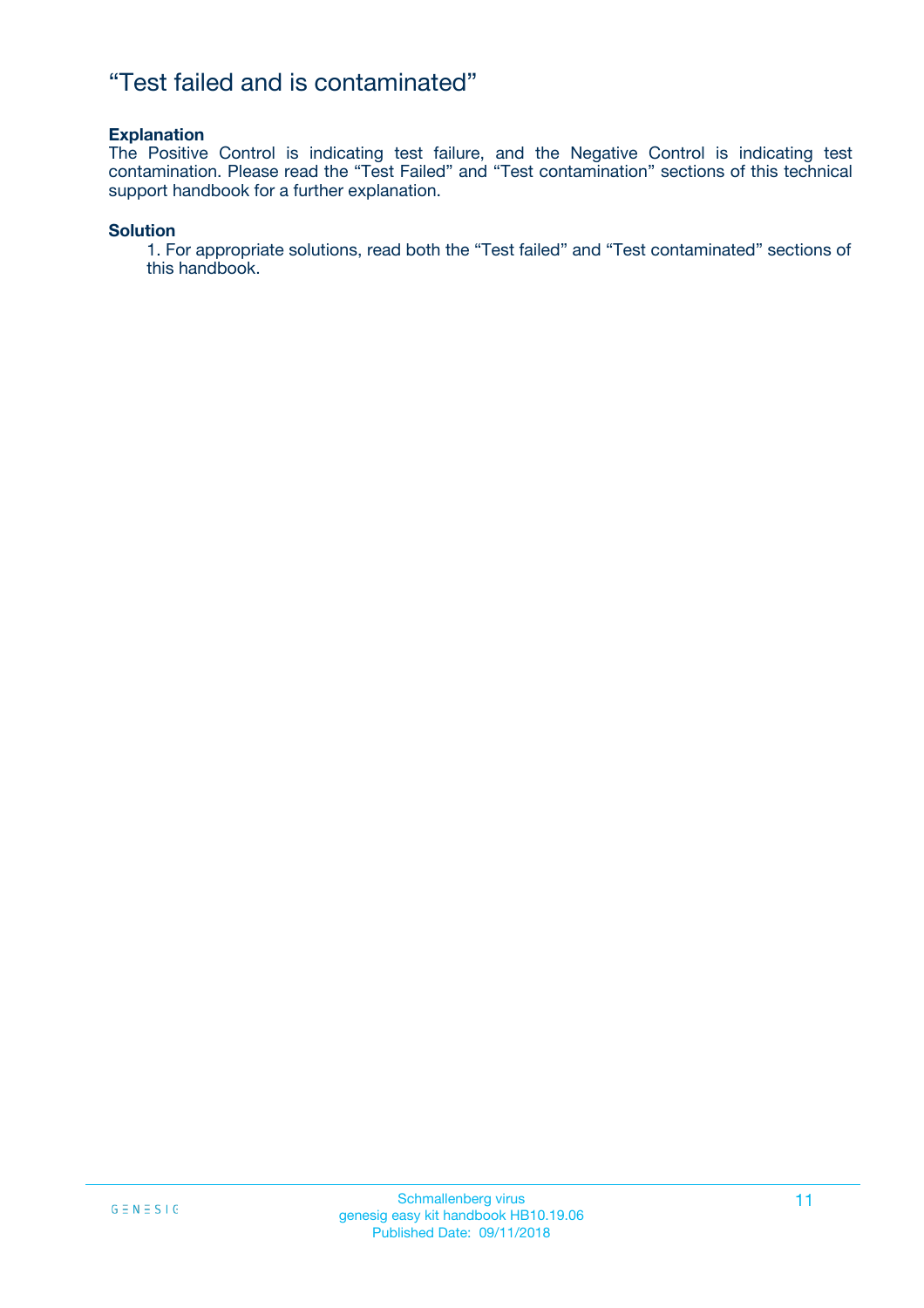## Schmallenberg virus

Schmallenberg virus

Schmallenberg virus (SBV) – present in the genus Orthobunyavirus – is an insect-transmitted virus that first emerged in Germany in 2011 and was named after the town of Schmallenberg where it was discovered. The disease spread rapidly throughout Europe, almost disappearing in 2013. However, more recently in 2014, new cases of SBV reappeared in adult cattle on a much larger scale.

Viruses in the genus Orthobunyavirus possess a tripartite, single-stranded negative sense RNA genome and cause a range of diseases in livestock/cattle that are transmitted by midges and mosquitoes in majority.

A range of symptoms in adult cattle can be indicative of SBV, from fever to diarrhoea and reduction in milk yield. Outbreaks have been seen to last between 2-3 weeks with individual animals only being infected for a few days. In general, adult sheep and goats are asymptomatic. If pregnant females become infected with SBV, this can result in severe foetal deformities due to the virus being able to cross the placenta. In cattle, foetuses at 60-180 days old are the most susceptible to deformities whereas in sheep foetuses between 28-15 days old are most susceptible. Not all foetuses affected with SBV display deformities as this depends on the stage of infection during pregnancy; the foetus can appear normal when born, but present other signs such as blindness, seizures and the inability to feed.

SBV is unlikely to cause illness in humans but pregnant women should avoid contact with pregnant cattle and sheep due to risk of exposure to other diseases.

Fast and accurate detection of SBV with real time PCR can be beneficial.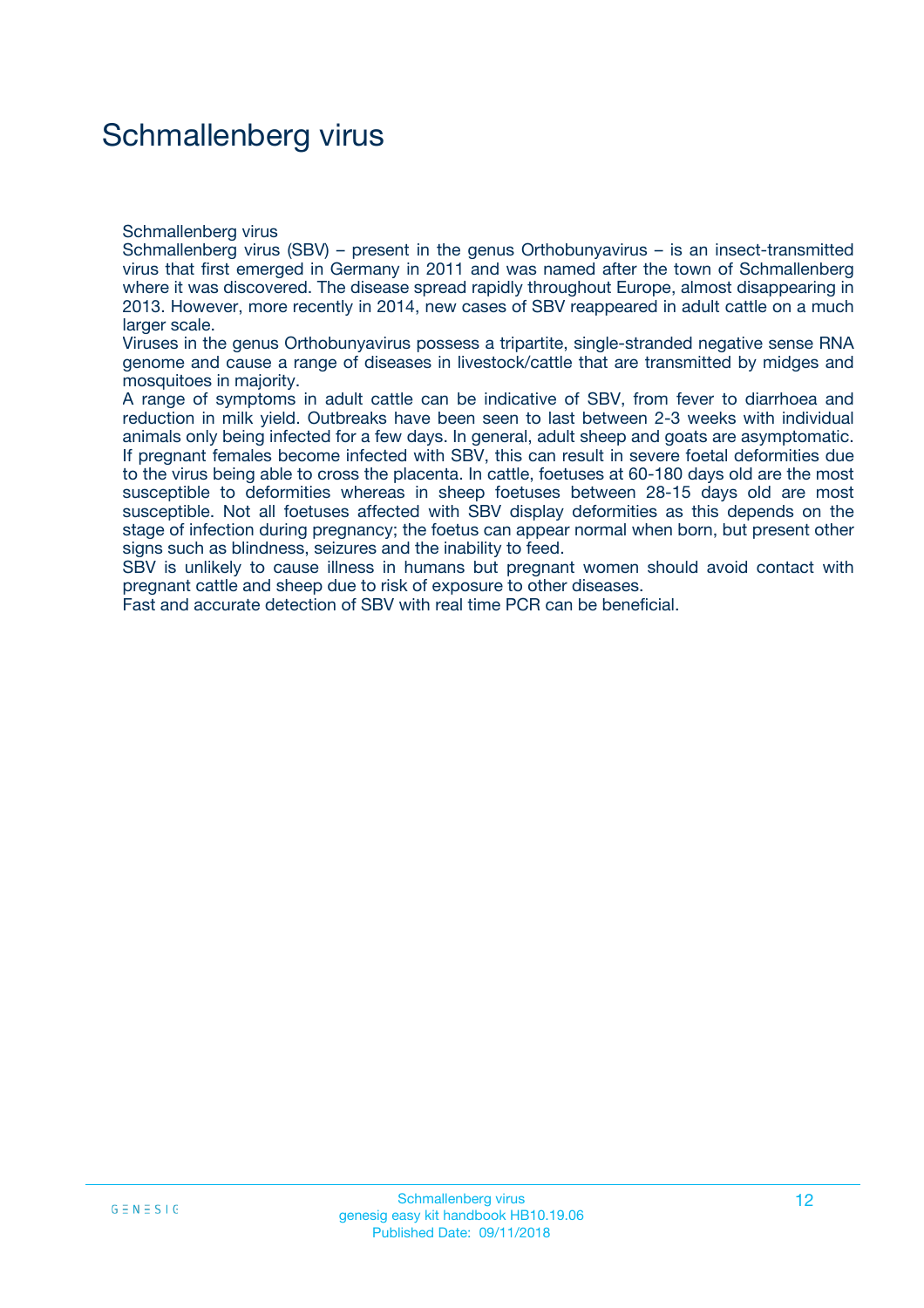## **Specificity**

The Primerdesign genesig Kit for Schmallenberg virus (SBV) genomes is designed for the in vitro quantification of SBV genomes. The kit is designed to have a broad detection profile. Specifically, the primers represent 100% homology with over 95% of the NCBI database reference sequences available at the time of design.

The dynamics of genetic variation means that new sequence information may become available after the initial design. Primerdesign periodically reviews the detection profiles of our kits and when required releases new versions.

If you require further information, or have a specific question about the detection profile of this kit then please send an e.mail to enquiry@primerdesign.co.uk and our bioinformatics team will answer your question.